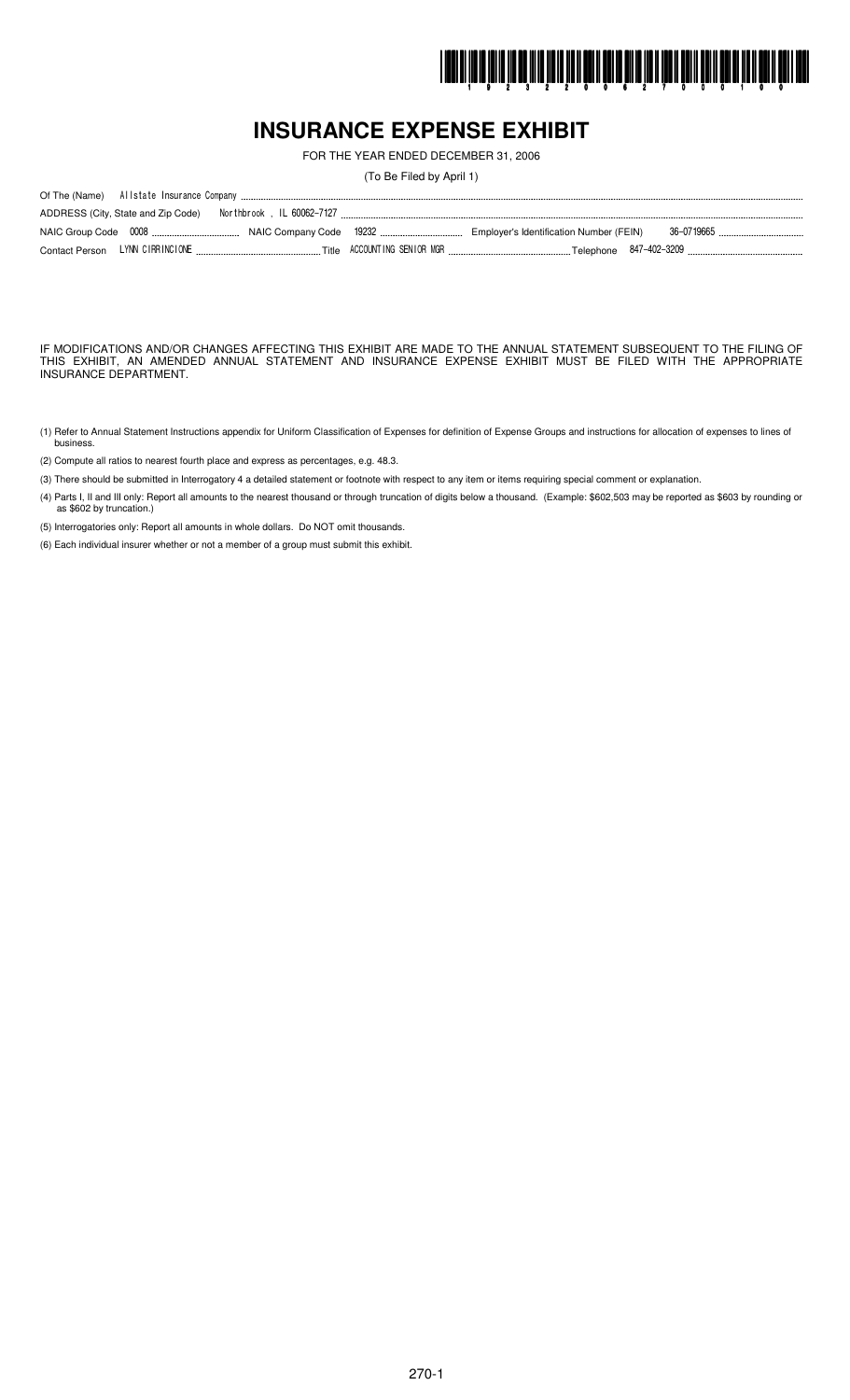## **INTERROGATORIES**

| 1.  | Change in reserve for deferred maternity and other similar benefits are reflected in:                                                       |            |
|-----|---------------------------------------------------------------------------------------------------------------------------------------------|------------|
|     |                                                                                                                                             |            |
|     |                                                                                                                                             |            |
|     |                                                                                                                                             | $\sqrt{2}$ |
| 2.  | Indicate amounts received from securities subject to proration for federal tax purposes. Report amounts in whole dollars only:              |            |
|     |                                                                                                                                             |            |
|     |                                                                                                                                             |            |
|     |                                                                                                                                             |            |
|     |                                                                                                                                             |            |
|     |                                                                                                                                             |            |
| 3.  | Indicate amounts shown in the Annual Statement for the following items. Report amounts in whole dollars only:                               |            |
|     |                                                                                                                                             |            |
|     |                                                                                                                                             |            |
| 4.1 | The information provided in the Insurance Expense Exhibit will be used by many persons to estimate the allocation of expenses and profit to |            |
| 4.2 |                                                                                                                                             |            |
|     | Statement may be attached.                                                                                                                  |            |
| 4.3 | If yes, explain:                                                                                                                            |            |

The Miscellaneouls taxes unassigned reflected on Parts II and III are tax expenses that were incurred in states and provinces where AIC is licensed, but does not write any business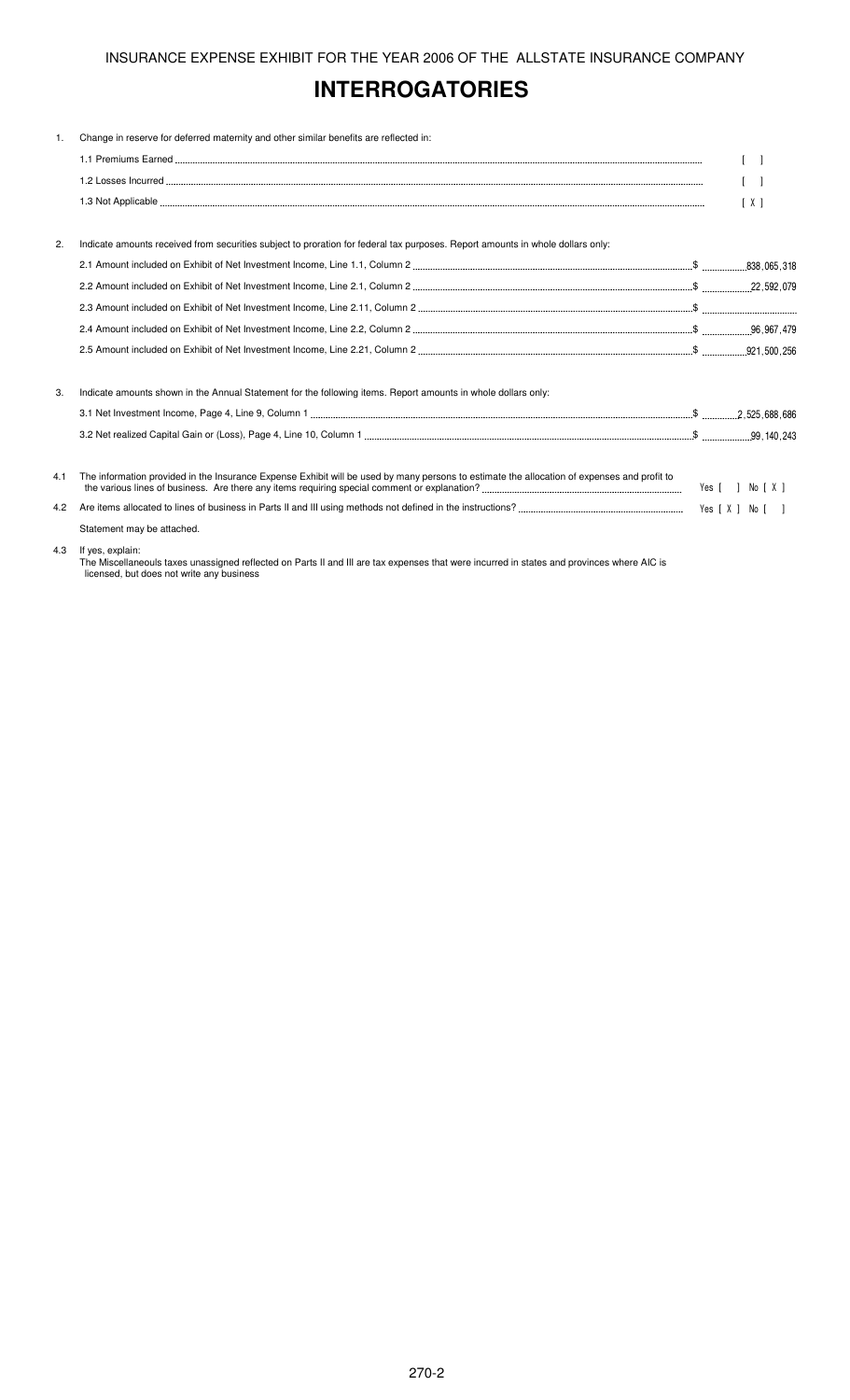# **PART I - ALLOCATION TO EXPENSE GROUPS**

|       |                                                                                                                                                                                                                                                                                                                                                                                                                                                                                                                                        |                 | (000 OMITTED)                                       |                                   |                                        |                                     |                       |
|-------|----------------------------------------------------------------------------------------------------------------------------------------------------------------------------------------------------------------------------------------------------------------------------------------------------------------------------------------------------------------------------------------------------------------------------------------------------------------------------------------------------------------------------------------|-----------------|-----------------------------------------------------|-----------------------------------|----------------------------------------|-------------------------------------|-----------------------|
|       |                                                                                                                                                                                                                                                                                                                                                                                                                                                                                                                                        | $\mathbf{1}$    | $\overline{2}$                                      | Other Underwriting Expenses       | $\overline{\mathbf{A}}$                | 5                                   | 6                     |
|       |                                                                                                                                                                                                                                                                                                                                                                                                                                                                                                                                        | Loss Adjustment | Acquisition, Field<br>Supervision and<br>Collection | General                           | Taxes, Licenses                        | Investment                          |                       |
|       | <b>Operating Expense Classifications</b>                                                                                                                                                                                                                                                                                                                                                                                                                                                                                               | Expense         | Expenses                                            | Expenses                          | and Fees                               | Expenses                            | <b>Total Expenses</b> |
| 1.    | Claim adjustment services:                                                                                                                                                                                                                                                                                                                                                                                                                                                                                                             |                 |                                                     |                                   |                                        |                                     |                       |
|       |                                                                                                                                                                                                                                                                                                                                                                                                                                                                                                                                        |                 |                                                     |                                   |                                        |                                     | 257,834               |
|       |                                                                                                                                                                                                                                                                                                                                                                                                                                                                                                                                        |                 |                                                     |                                   |                                        |                                     | 221, 122              |
|       |                                                                                                                                                                                                                                                                                                                                                                                                                                                                                                                                        |                 |                                                     |                                   |                                        |                                     |                       |
|       | 1.4 Net claim adjustment services (Lines                                                                                                                                                                                                                                                                                                                                                                                                                                                                                               |                 |                                                     |                                   |                                        |                                     |                       |
| 2.    | Commission and brokerage:                                                                                                                                                                                                                                                                                                                                                                                                                                                                                                              |                 |                                                     |                                   |                                        |                                     |                       |
|       | 2.2 Reinsurance assumed excluding                                                                                                                                                                                                                                                                                                                                                                                                                                                                                                      |                 |                                                     |                                   |                                        |                                     |                       |
|       |                                                                                                                                                                                                                                                                                                                                                                                                                                                                                                                                        |                 |                                                     |                                   |                                        |                                     |                       |
|       | 2.3 Reinsurance ceded excluding                                                                                                                                                                                                                                                                                                                                                                                                                                                                                                        |                 |                                                     |                                   |                                        |                                     |                       |
|       |                                                                                                                                                                                                                                                                                                                                                                                                                                                                                                                                        |                 |                                                     |                                   | _________________________________      |                                     |                       |
|       |                                                                                                                                                                                                                                                                                                                                                                                                                                                                                                                                        |                 |                                                     |                                   |                                        |                                     |                       |
|       |                                                                                                                                                                                                                                                                                                                                                                                                                                                                                                                                        |                 |                                                     |                                   |                                        |                                     |                       |
|       |                                                                                                                                                                                                                                                                                                                                                                                                                                                                                                                                        |                 |                                                     |                                   |                                        |                                     |                       |
|       | 2.8 Net commission and brokerage (Lines                                                                                                                                                                                                                                                                                                                                                                                                                                                                                                |                 |                                                     |                                   |                                        |                                     |                       |
|       |                                                                                                                                                                                                                                                                                                                                                                                                                                                                                                                                        |                 |                                                     |                                   |                                        | the contract of the contract of the | 3, 133, 981           |
| 3.    |                                                                                                                                                                                                                                                                                                                                                                                                                                                                                                                                        |                 |                                                     |                                   |                                        |                                     |                       |
| 4.    |                                                                                                                                                                                                                                                                                                                                                                                                                                                                                                                                        |                 |                                                     |                                   |                                        |                                     |                       |
| 5.    |                                                                                                                                                                                                                                                                                                                                                                                                                                                                                                                                        |                 |                                                     |                                   |                                        |                                     |                       |
| 6.    |                                                                                                                                                                                                                                                                                                                                                                                                                                                                                                                                        |                 |                                                     |                                   |                                        |                                     |                       |
| 7.    |                                                                                                                                                                                                                                                                                                                                                                                                                                                                                                                                        |                 |                                                     |                                   |                                        |                                     |                       |
| 8.    | Salary related items:                                                                                                                                                                                                                                                                                                                                                                                                                                                                                                                  |                 |                                                     |                                   |                                        |                                     |                       |
|       |                                                                                                                                                                                                                                                                                                                                                                                                                                                                                                                                        |                 |                                                     |                                   |                                        |                                     | 1,965,528             |
|       |                                                                                                                                                                                                                                                                                                                                                                                                                                                                                                                                        |                 |                                                     |                                   |                                        | 1,535                               | $\frac{132}{914}$     |
|       |                                                                                                                                                                                                                                                                                                                                                                                                                                                                                                                                        |                 |                                                     |                                   |                                        |                                     |                       |
| 9.    |                                                                                                                                                                                                                                                                                                                                                                                                                                                                                                                                        |                 | 166,740                                             | 135,984                           |                                        |                                     | 656,991               |
| 10.   |                                                                                                                                                                                                                                                                                                                                                                                                                                                                                                                                        |                 | 2.014                                               | 2,862                             |                                        | $\frac{133}{200}$                   | $\frac{1}{2}$ . 146   |
| 11.   |                                                                                                                                                                                                                                                                                                                                                                                                                                                                                                                                        |                 |                                                     |                                   |                                        | ------------------------------      |                       |
| 12.   |                                                                                                                                                                                                                                                                                                                                                                                                                                                                                                                                        |                 | 34,992                                              | 22,456                            |                                        |                                     | $\frac{1}{2}$ 141,377 |
| 13.   |                                                                                                                                                                                                                                                                                                                                                                                                                                                                                                                                        |                 | 37,809                                              | 56,933                            |                                        |                                     | 213,710               |
| 14.   |                                                                                                                                                                                                                                                                                                                                                                                                                                                                                                                                        |                 | 13,381                                              | 16,201                            |                                        | 1,236                               | 48,351                |
| 15.   | Cost or depreciation of EDP equipment                                                                                                                                                                                                                                                                                                                                                                                                                                                                                                  |                 |                                                     |                                   |                                        |                                     |                       |
|       |                                                                                                                                                                                                                                                                                                                                                                                                                                                                                                                                        |                 |                                                     |                                   |                                        | 1,688                               | 255,685               |
| 16.   |                                                                                                                                                                                                                                                                                                                                                                                                                                                                                                                                        |                 |                                                     | 18, 192                           |                                        | 1,721                               | 52,183                |
| 17.   | Postage, telephone and telegraph,                                                                                                                                                                                                                                                                                                                                                                                                                                                                                                      |                 |                                                     |                                   |                                        |                                     |                       |
|       |                                                                                                                                                                                                                                                                                                                                                                                                                                                                                                                                        |                 |                                                     | .83,305<br>.                      |                                        | .292                                | .288, 288             |
| 18.   |                                                                                                                                                                                                                                                                                                                                                                                                                                                                                                                                        |                 | 4,130                                               | .29,663<br>.                      |                                        | 1,667                               |                       |
| 19.   |                                                                                                                                                                                                                                                                                                                                                                                                                                                                                                                                        |                 | 1,222,084                                           | 1, 143, 352                       |                                        | 47,595                              | 4,317,768             |
| 20.   | Taxes, licenses and fees:                                                                                                                                                                                                                                                                                                                                                                                                                                                                                                              |                 |                                                     |                                   |                                        |                                     |                       |
|       | 20.1 State and local insurance taxes                                                                                                                                                                                                                                                                                                                                                                                                                                                                                                   |                 |                                                     |                                   |                                        |                                     |                       |
|       | deducting guaranty association                                                                                                                                                                                                                                                                                                                                                                                                                                                                                                         |                 |                                                     |                                   |                                        |                                     |                       |
|       |                                                                                                                                                                                                                                                                                                                                                                                                                                                                                                                                        |                 |                                                     |                                   | .590,339<br>.                          |                                     | .590,339              |
|       | 20.2 Insurance department licenses and                                                                                                                                                                                                                                                                                                                                                                                                                                                                                                 |                 |                                                     |                                   |                                        |                                     |                       |
|       | 20.3 Gross quaranty association                                                                                                                                                                                                                                                                                                                                                                                                                                                                                                        |                 |                                                     |                                   | .9,788                                 |                                     | 9,788                 |
|       | 20.4 All other (excluding Federal and                                                                                                                                                                                                                                                                                                                                                                                                                                                                                                  |                 |                                                     |                                   | .2.864                                 |                                     | 2,864                 |
|       | 20.5 Total taxes, licenses and fees (Lines                                                                                                                                                                                                                                                                                                                                                                                                                                                                                             |                 |                                                     | _________________________________ | 58.595                                 | ------------------------            | .58,595<br>.          |
|       |                                                                                                                                                                                                                                                                                                                                                                                                                                                                                                                                        |                 |                                                     |                                   |                                        |                                     | .661.585<br>.         |
| 21.   |                                                                                                                                                                                                                                                                                                                                                                                                                                                                                                                                        |                 |                                                     |                                   |                                        | 33,026                              | 33,026                |
| 22.   |                                                                                                                                                                                                                                                                                                                                                                                                                                                                                                                                        |                 |                                                     |                                   | <br> --------------------------------- |                                     |                       |
|       |                                                                                                                                                                                                                                                                                                                                                                                                                                                                                                                                        |                 |                                                     |                                   |                                        |                                     | $$ XXX $$             |
| 23.   |                                                                                                                                                                                                                                                                                                                                                                                                                                                                                                                                        |                 |                                                     |                                   |                                        |                                     |                       |
| 24.   | Aggregate write-ins for miscellaneous<br>operating expenses                                                                                                                                                                                                                                                                                                                                                                                                                                                                            | 490, 109        | 114,204                                             | 174,551                           |                                        | 3,941                               | 782,805               |
| 25.   | TOTAL EXPENSES INCURRED                                                                                                                                                                                                                                                                                                                                                                                                                                                                                                                | 2,869,348       | 4,470,270                                           | 1,317,902                         | 661,585                                | 95,368                              | 9,414,473             |
|       | <b>DETAILS OF WRITE-INS</b>                                                                                                                                                                                                                                                                                                                                                                                                                                                                                                            |                 |                                                     |                                   |                                        |                                     |                       |
|       |                                                                                                                                                                                                                                                                                                                                                                                                                                                                                                                                        |                 |                                                     |                                   |                                        |                                     |                       |
| 2401. |                                                                                                                                                                                                                                                                                                                                                                                                                                                                                                                                        |                 |                                                     |                                   |                                        | .4.510                              | 1,025,941             |
| 2402. |                                                                                                                                                                                                                                                                                                                                                                                                                                                                                                                                        |                 | 12,383                                              |                                   |                                        |                                     |                       |
| 2403. | $\begin{minipage}{0.9\linewidth} \textbf{Donations} \end{minipage} \begin{minipage}{0.9\linewidth} \textbf{Dona} \textbf{t ions} \end{minipage} \begin{minipage}{0.9\linewidth} \textbf{Down} \end{minipage} \begin{minipage}{0.9\linewidth} \textbf{Down} \end{minipage} \begin{minipage}{0.9\linewidth} \textbf{Down} \end{minipage} \begin{minipage}{0.9\linewidth} \textbf{Down} \end{minipage} \begin{minipage}{0.9\linewidth} \textbf{Down} \end{minipage} \begin{minipage}{0.9\linewidth} \textbf{Down} \end{minipage} \begin{$ |                 |                                                     | 16,296                            |                                        |                                     | 16,299                |
| 2498. | Summary of remaining write-ins for Line                                                                                                                                                                                                                                                                                                                                                                                                                                                                                                |                 |                                                     |                                   |                                        |                                     |                       |
| 2499. | Totals (Lines 2401 through 2403 plus<br>2498)(Line 24 above)                                                                                                                                                                                                                                                                                                                                                                                                                                                                           | 490, 109        | 114,204                                             | 174,551                           |                                        | 3,941                               | 782,805               |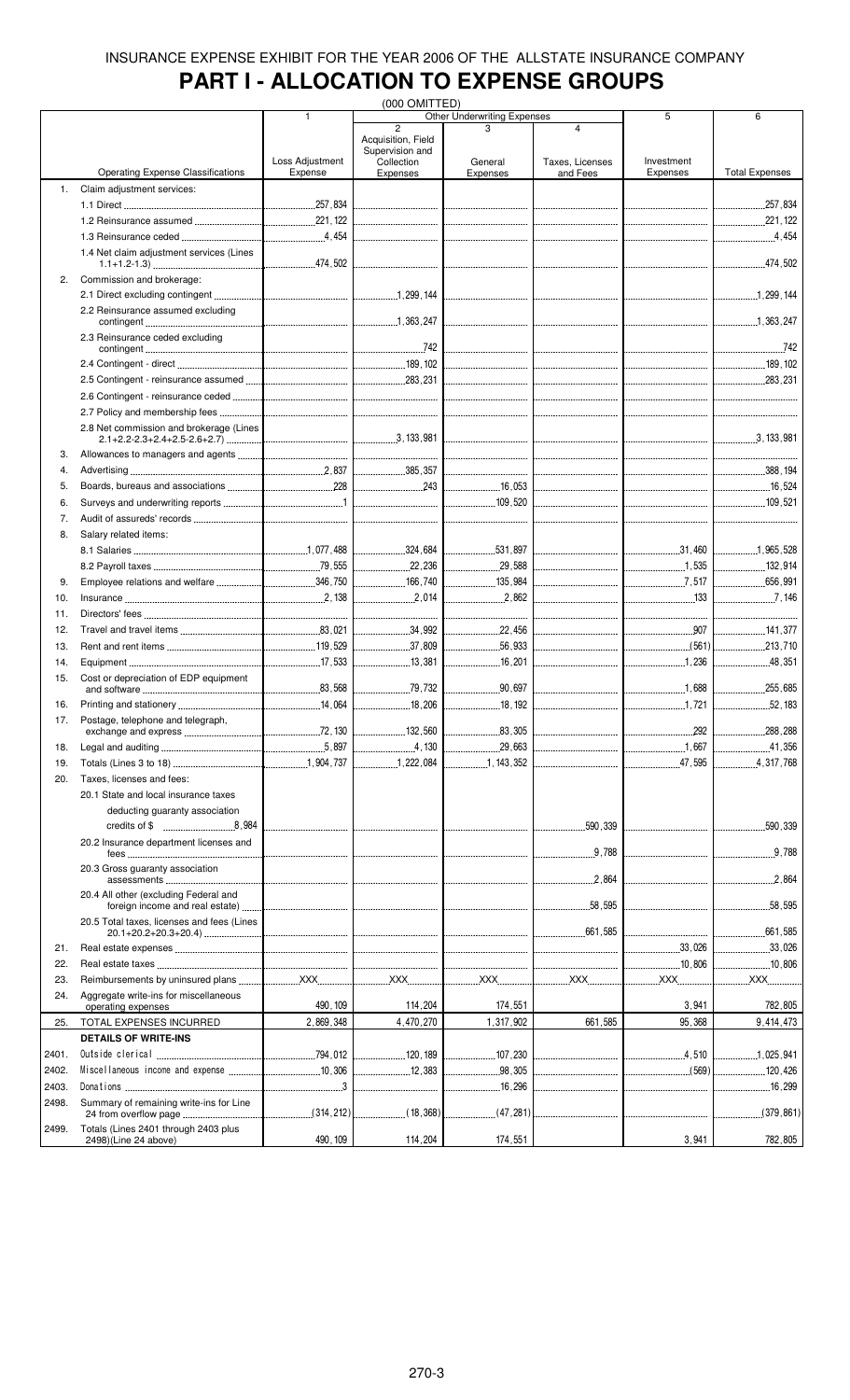### **PART II - ALLOCATION TO LINES OF BUSINESS NET OF REINSURANCE**

PREMIUMS, LOSSES, EXPENSES, RESERVES AND PROFITS AND PERCENTAGES TO PREMIUMS EARNED FOR BUSINESS NET OF REINSURANCE

(000 OMITTED)

|                |                                                                  | Premiums Written<br>(Pg. 8, Pt. 1B, |                     | <b>Premiums Earned</b><br>(Pg. 6, Pt. 1, |                        | Dividends to<br>Policyholders |         | <b>Incurred Loss</b>   |                     | Defense and Cost<br><b>Containment Expenses</b> |            | Adjusting and Other        |                         | <b>Unpaid Losses</b>     |             | Defense and Cost<br><b>Containment Expenses</b> |            | Adjusting and Other    |            | <b>Unearned Premium</b><br>Reserves |                     |                  |         |
|----------------|------------------------------------------------------------------|-------------------------------------|---------------------|------------------------------------------|------------------------|-------------------------------|---------|------------------------|---------------------|-------------------------------------------------|------------|----------------------------|-------------------------|--------------------------|-------------|-------------------------------------------------|------------|------------------------|------------|-------------------------------------|---------------------|------------------|---------|
|                |                                                                  | Col. 6                              |                     | Col. 4                                   |                        | (Pa. 4. Line 17)              |         | (Pa. 9. Pt. 2. Col. 7) |                     | Incurred                                        |            | <b>Expenses Incurred</b>   |                         | (Pg. 10, Pt. 2A, Col. 8) |             | Unpaid                                          |            | <b>Expenses Unpaid</b> |            | (Pg. 7, Pt. 1A, Col. 5)             |                     | Agents' Balances |         |
|                |                                                                  | Amount                              | $\overline{2}$<br>% | $\mathbf{3}$<br>Amount                   | $\overline{4}$<br>$\%$ | -5<br>Amount                  | $\circ$ | Amount                 | -8<br>$\frac{1}{2}$ | 9<br>Amount                                     | 10<br>$\%$ | 11<br>Amount               | 12 <sup>2</sup><br>$\%$ | 13<br>Amount             | 14<br>$\%$  | 15<br>Amount                                    | 16<br>%    | 17<br>Amount           | 18<br>$\%$ | 19<br>Amount                        | 20<br>$\frac{9}{6}$ | 21<br>Amount     | 22<br>% |
|                | Fire                                                             | .76, 170                            | XXX.                | 78,939                                   | .100.0                 |                               |         | .46,890                | .59.4               | .275                                            |            | .5,689                     | 7.2                     | .30.194                  | .38.2       | .1,378                                          | .1.7       | .2.187                 | .2.8       | .44,042                             | .55.8               | .11,877          | .15.0   |
| 2.1            | Allied Lines                                                     | .64,063                             | XXX.                | .65,522                                  | .100.0                 |                               |         | .18,167                | 27.7                | .780                                            | .1.2       | .8,213                     | .12.5                   | .8,577                   | .13.1       | .862                                            | .1.3       | .3.731                 | .5.7       | .35,794                             | .54.6               | .9.996           | .15.3   |
| 2.2            | Multiple Peril Crop                                              |                                     | XXX.                |                                          | 100.0                  |                               |         |                        |                     |                                                 |            |                            |                         |                          |             |                                                 |            |                        |            |                                     |                     |                  |         |
| 2.3            | Federal Flood.                                                   |                                     | XXX.                |                                          | .100.0                 |                               |         |                        |                     |                                                 |            | (17,736)                   |                         |                          |             |                                                 |            | (985)                  |            |                                     |                     | (377)            |         |
| $\mathcal{R}$  | Farmowners Multiple Peril                                        |                                     | XXX.                |                                          | .100.0                 |                               |         |                        |                     |                                                 |            |                            |                         | -3                       |             |                                                 |            |                        |            |                                     |                     |                  |         |
| $\overline{a}$ | Homeowners Multiple Peril                                        | .6, 206, 003                        | .XXX.               | 6.095.983                                | 100.0                  | 11                            |         | 2.521.820              | 41.4                | .77.170                                         | 1.3        | 578,632                    | 9.5                     | 1.718.620                | .28.2       | .171.278                                        | .2.8       | 197.144                | .3.2       | .3.433.612                          | 56.3                | 968.035          | 15.9    |
| 5.1            | Commercial Multiple Peril (Non-                                  |                                     |                     |                                          |                        |                               |         |                        |                     |                                                 |            |                            |                         |                          |             |                                                 |            |                        |            |                                     |                     |                  |         |
|                | Liability Portion)                                               | .436,009                            | XXX.                | .436,342                                 | .100.0                 |                               |         | 174,892                | 40.1                | (1.456)                                         |            | .60,718                    | .13.9                   | 145,909                  | .33.4       | .8,030                                          | .1.8       | .32,086                | .7.4       | 231, 142                            | .53.0               | .68,030          | 15.6    |
| 5.2            | Commercial Multiple Peril (Liability                             |                                     |                     |                                          |                        |                               |         |                        |                     |                                                 |            |                            |                         |                          |             |                                                 |            |                        |            |                                     |                     |                  |         |
|                | Portion)                                                         | .171,060                            | XXX.                | .178,731                                 | .100.0                 |                               |         | 80,319                 | .44.9               | .21,754                                         | .12.2      | 10,816                     | .6.1                    | .159,009                 | .89.0       | .44,020                                         | .24.6      | .7.781                 | .4.4       | .84,754                             | .47.4               | .26,661          | 14.9    |
| 6              | Mortgage Guaranty                                                |                                     | XXX.                |                                          | .100.0                 |                               |         |                        |                     |                                                 |            |                            |                         |                          |             |                                                 |            |                        |            |                                     | (100.0)             |                  |         |
| 8.             | Ocean Marine                                                     | 6,110                               | XXX.                | .5,923                                   | .100.0                 |                               |         | 1,337                  | .22.6               | .155                                            | .2.6       | .244                       | 4.1                     | .1.136                   | .19.2       | .52                                             | .0.9       | .262                   | .4.4       | .2,750                              | .46.4               | .953             | .16.1   |
| 9              | <b>Inland Marine</b>                                             | .247,953                            | XXX.                | 244.675                                  | .100.0                 |                               |         | .89,996                | 36.8                | .3.133                                          | .1.3       | .31,902                    | 13.0                    | .31.947                  | .13.1       | 2.473                                           | .1.0       | 6.613                  | .2.7       | .120.801                            | .49.4               | .38,688          | .15.8   |
| 10.            | Financial Guaranty.                                              |                                     | .XXX.               |                                          | .100.0                 |                               |         |                        |                     |                                                 |            |                            |                         |                          |             |                                                 |            |                        |            |                                     |                     |                  |         |
| 11.            | Medical Malpractice                                              |                                     | XXX.                |                                          | .100.0                 |                               |         | 21                     |                     | .20                                             |            | $\ldots$                   |                         | 1.796                    |             | .381                                            |            | .27                    |            |                                     |                     |                  |         |
| 12.            | Earthquake                                                       | .39.132                             | .XXX.               | .54.600                                  | .100.0                 |                               |         | 5                      |                     | (1.210)                                         | (2.2)      | 4.565                      | 8.4                     | 4.625                    | 8.5         | .1.867                                          | 3.4        | 5.672                  | .10.4      | .15.212                             | 27.9                | 6.106            | .11.2   |
| 13.            | Group A&H (See Interrogatory 1)                                  |                                     | XXX.                |                                          | 100.0                  |                               |         | $\overline{5}$         |                     |                                                 |            |                            |                         | 26                       |             |                                                 |            |                        |            |                                     |                     |                  |         |
| 14.            | Credit A&H                                                       |                                     | XXX.                | (1)                                      | 100.0                  |                               |         | (1)                    | 100.0               |                                                 |            |                            |                         | 236                      | (21, 303.0) |                                                 |            |                        |            |                                     |                     |                  |         |
| 15.            | Other A&H (See Interrogatory 1).                                 |                                     | XXX.                |                                          | 100.0                  |                               |         |                        |                     |                                                 |            |                            |                         | 13                       |             |                                                 |            |                        |            |                                     |                     |                  |         |
| 16.            | Workers' Compensation                                            | 68                                  | XXX.                | (219)                                    | 100.0                  |                               |         | (2, 596)               | 1.184.5             | .1,103                                          | (503.3)    | .403                       | (184.1)                 | 138,246                  | (63, 089.1) | .2,636                                          | (1, 203.1) | 2,397                  | (1,094.1)  | (788)                               | 359.6               | $-11$            | (4.9)   |
| 17.            | Other Liability                                                  | .112,609                            | XXX.                | 109,334                                  | 100.0                  |                               |         | 56,960                 | .52.1               | .12,307                                         | .11.3      | .21,183                    | 19.4                    | .388,456                 | .355.3      | .61,638                                         | .56.4      | .21,461                | 19.6       | .53,741                             | 49.2                | .17,571          | 16.1    |
| 18.            | Products Liability                                               | .2,863                              | XXX.                | 3,006                                    | .100.0                 |                               |         | .61,843                | .2,057.5            | .5,550                                          | .184.7     | .5,069                     | 168.6                   | .1,238,439               | 41,202.1    | .227,317                                        | 7,562.7    | .42,685                | .1,420.1   | 489                                 | 16.3                | .446             | 14.8    |
| 19.1, 19.2     | Private Passenger Auto Liability                                 | 9,703,412                           | XXX.                | .9,716,566                               | .100.0                 | 18                            |         | 5, 137, 405            | .52.9               | .301,485                                        | .3.1       | .144,330                   | .11.8                   | 6,702,902                | .69.0       | 1,296,221                                       | .13.3      | .779,045               | .8.0       | .2,601,800                          | .26.8               | 1,513,965        | .15.6   |
| 19.3, 19.4     | Commercial Auto Liability                                        | .390, 158                           | XXX.                | .403,950                                 | 100.0                  |                               |         | 194,522                | .48.2               | .12,422                                         | .3.1       | .39,728                    | .9.8                    | .465,952                 | .115.3      | .51,221                                         | .12.7      | .22,451                | .5.6       | .189,779                            | .47.0               | .60, 871         | .15.1   |
| 21.1           | Private Passenger Auto Physical                                  |                                     |                     |                                          |                        |                               |         |                        |                     |                                                 |            |                            |                         |                          |             |                                                 |            |                        |            |                                     |                     |                  |         |
|                | Damage                                                           | 7,555,813                           | XXX.                | 7,508,860                                | 100.0                  | 14                            |         | 3,430,802              | 45.7                | .39,544                                         | 0.5        | 484,803                    | 6.5                     | 196.671                  | .2.6        | 16.750                                          |            | 67.914                 | 0.9        | 1,977,965                           | 26.3                | , 178, 931       | 15.7    |
| 21.2           | Commercial Auto Physical Damage                                  | 154,758                             | XXX.                | .161,263                                 | .100.0                 |                               |         | 59,351                 | 36.8                | .986                                            | .0.6       | .15,435                    | .9.6                    | 2,392                    | .1.5        | 294                                             |            | .1,728                 | .1.1       | 74,857                              | 46.4                | .24.147          | .15.0   |
| 22.            | Aircraft (all perils)                                            | .44                                 | XXX.                | .46                                      | .100.0                 |                               |         | (7)                    | (14.8)              | 184                                             | 403.2      | $\overline{\phantom{0}}$ . | .7.4                    | .5.565                   | 12, 172.3   | 72                                              | 157.6      | .28                    | .61.3      | .23                                 | 50.5                |                  | .15.0   |
| 23.            | Fidelity                                                         | .363                                | XXX.                | .395                                     | .100.0                 |                               |         | .322                   | .81.5               | (3)                                             | (0.8)      | .78                        | 19.8                    | .198                     | .50.0       | $\overline{4}$                                  | .1.0       | .40                    | .10.2      | .174                                | 43.9                | 57               | .14.3   |
| 24.            | Surety                                                           | $-4$                                | XXX.                | .42                                      | .100.0                 |                               |         | .9.193                 | .22, 143.7          | .257                                            | .618.7     | (76)                       | (182.5)                 | .6,657                   | .16,034.8   | 49                                              | .117.0     | .25                    | .60.4      |                                     | .4.5                |                  | .1.3    |
| 26.            | Burglary and Theft.                                              | .988                                | XXX                 | 1,074                                    | .100.0                 |                               |         | .415                   | 38.7                | $\overline{2}$                                  |            | .66                        | .6.1                    | 129                      | 12.0        |                                                 |            | 154                    | 14.3       | 482                                 | 44.9                | .154             | .14.4   |
| 27.            | Boiler and Machinery                                             |                                     | XXX.                |                                          | .100.0                 |                               |         | .133                   |                     |                                                 |            | .442                       |                         | 154                      |             |                                                 |            | 69                     |            |                                     |                     | (3)              |         |
| 28.            | Credit                                                           |                                     | $\mathsf{XXX}$ .    |                                          | .100.0                 |                               |         |                        |                     |                                                 |            |                            |                         |                          |             |                                                 |            |                        |            |                                     |                     |                  |         |
| 29.            | International                                                    |                                     | XXX.                |                                          | .100.0                 |                               |         |                        |                     |                                                 |            |                            |                         |                          |             |                                                 |            |                        |            |                                     |                     |                  |         |
| 30, 31, 32     | Reinsurance - Non-proportional                                   |                                     |                     |                                          |                        |                               |         |                        |                     |                                                 |            |                            |                         |                          |             |                                                 |            |                        |            |                                     |                     |                  |         |
|                | Assumed                                                          |                                     | <b>XXX</b>          |                                          | .100.0                 |                               |         | 242                    |                     | .20                                             |            |                            |                         | .12,697                  |             | 30                                              |            |                        |            |                                     |                     |                  |         |
| 33.            | Aggregate write-ins for Other Lines                              |                                     |                     |                                          |                        |                               |         |                        |                     |                                                 |            |                            |                         |                          |             |                                                 |            |                        |            |                                     |                     |                  |         |
|                | of Business                                                      | (89)                                | <b>XXX</b>          | 1.838                                    | 100.0                  |                               |         | 1.275                  | 69.4                | 26                                              | 1.4        | 336                        | 18.3                    | 39                       | 2.1         |                                                 |            | 686                    | 37.3       | 1,256                               | 68.3                | (14)             | (0.8)   |
| 34.            | TOTAL (Lines 1 through 33)                                       | 25, 167, 488                        | <b>XXX</b>          | 25,066,868                               | 100.0                  | 46                            |         | 11,883,318             | 47.4                | 474,502                                         | 1.9        | 2,394,847                  | 9.6                     | 11,260,590               | 44.9        | 1,886,574                                       | 7.5        | 1, 193, 201            | 4.8        | 8,867,885                           | 35.4                | 3,926,112        | 15.7    |
|                | <b>DETAILS OF WRITE-INS</b>                                      |                                     |                     |                                          |                        |                               |         |                        |                     |                                                 |            |                            |                         |                          |             |                                                 |            |                        |            |                                     |                     |                  |         |
| 3301.          | Mechanical breakdown                                             | (89)                                | XXX.                | 1.838                                    | .100.0                 |                               |         | 1.275                  | 69.4                | .26                                             | 1.4        | .336                       | .18.3                   | 39                       | .2.1        |                                                 |            | .686                   | 37.3       | .1.256                              | .68.3               | (14)             | (0.8)   |
| 3302.          | Miscellaneous taxes unassigned                                   |                                     | XXX.                |                                          | .100.0                 |                               |         |                        |                     |                                                 |            |                            |                         |                          |             |                                                 |            |                        |            |                                     |                     |                  |         |
| 3303.          |                                                                  |                                     | XXX.                |                                          |                        |                               |         |                        |                     |                                                 |            |                            |                         |                          |             |                                                 |            |                        |            |                                     |                     |                  |         |
| 3398.          | Summary of remaining write-ins for<br>Line 33 from overflow page |                                     | <b>XXX</b>          |                                          | .100.0                 |                               |         |                        |                     |                                                 |            |                            |                         |                          |             |                                                 |            |                        |            |                                     |                     |                  |         |
| 3399.          | Totals (Lines 3301 thru 3303 plus                                |                                     |                     |                                          |                        |                               |         |                        |                     |                                                 |            |                            |                         |                          |             |                                                 |            |                        |            |                                     |                     |                  |         |
|                | 3398)(Line 33 above)                                             | (89)                                | <b>XXX</b>          | 1,838                                    | 100.0                  |                               |         | 1.275                  | 69.4                | 26                                              | 1.4        | 336                        | 18.3                    | 39                       | 2.1         |                                                 |            | 686                    | 37.3       | 1,256                               | 68.3                | (14)             | (0.8)   |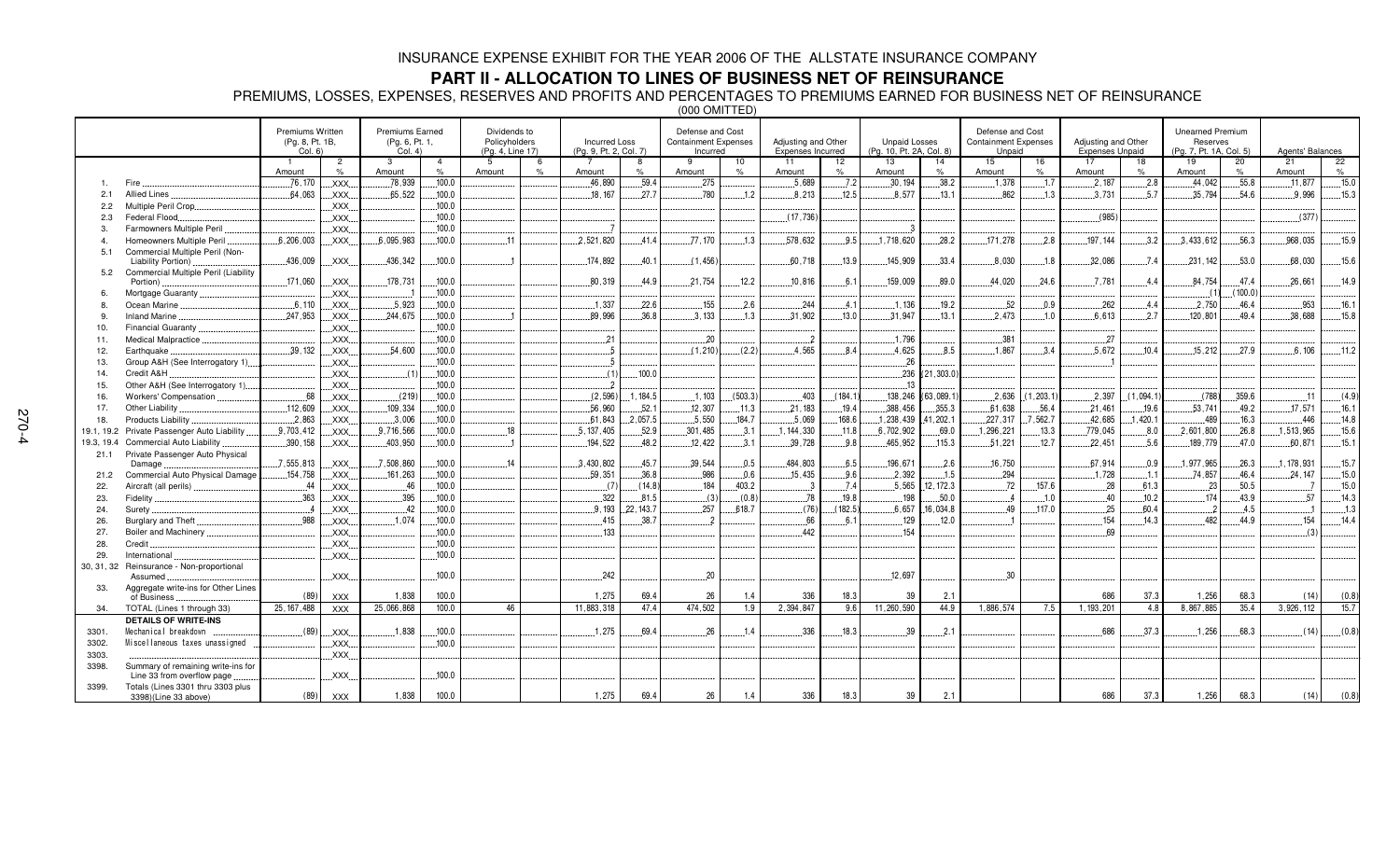### **PART II - ALLOCATION TO LINES OF BUSINESS NET OF REINSURANCE (continued)**

PREMIUMS, LOSSES, EXPENSES, RESERVES AND PROFITS AND PERCENTAGES TO PREMIUMS EARNED FOR BUSINESS NET OF REINSURANCE

(000 OMITTED)

|             |                                                           | Commission and Brokerage<br><b>Expenses Incurred</b><br>(IEE Pt. 1. Line 2.8. Col. 2) |                | Taxes, Licenses &<br>Fees Incurred<br>(IEE Pt. 1. Line<br>20.5, Col. 4) |              | Other Acquisitions, Field<br>Supervision, and Collection<br>Expenses Incurred<br>(IEE Pt. 1, Line 25)<br>minus 2.8 Col. 2) |                      | General Expenses Incurred<br>(IEE Pt. 1. Line 25, Col. 3) |             | Other Income Less Other<br>Expenses<br>(Pg. 4, Line 15<br>minus Line 5) |                      | Pre-Tax Profit or Loss<br>Excluding All<br>Investment Gain |                       | <b>Investment Gain</b><br>on Funds<br>Attributable to Insurance<br>Transactions |             | Profit or Loss<br>Excludina<br><b>Investment Gain</b><br>Attributable to<br>Capital and Surplus |                        | <b>Investment Gain</b><br>Attributable to<br>Capital and Surplus |              | <b>Total Profit or Loss</b> |                        |
|-------------|-----------------------------------------------------------|---------------------------------------------------------------------------------------|----------------|-------------------------------------------------------------------------|--------------|----------------------------------------------------------------------------------------------------------------------------|----------------------|-----------------------------------------------------------|-------------|-------------------------------------------------------------------------|----------------------|------------------------------------------------------------|-----------------------|---------------------------------------------------------------------------------|-------------|-------------------------------------------------------------------------------------------------|------------------------|------------------------------------------------------------------|--------------|-----------------------------|------------------------|
|             |                                                           | 23                                                                                    | 24             | 25                                                                      | 26           | 27                                                                                                                         | 28                   | 29                                                        | 30          | 31                                                                      | 32                   | 33                                                         | 34                    | 35                                                                              | 36          | 37                                                                                              | 38                     | 39                                                               | 40           | 41                          | 42                     |
|             | Fire                                                      | Amount<br>.10.141                                                                     | %<br>.12.8     | Amount<br>.4.211                                                        | $\%$<br>.5.3 | Amount<br>.3.090                                                                                                           | $O_{\Lambda}$<br>3.9 | Amount<br>4.970                                           | $\%$<br>6.3 | Amount<br>.650                                                          | $\frac{9}{6}$<br>0.8 | Amount<br>4.324                                            | %<br>.5.5             | Amount<br>4,294                                                                 | .5.4        | Amount<br>8.618                                                                                 | $\%$<br>.10.9          | Amount<br>.5.066                                                 | %<br>6.4     | Amount<br>.13.684           | %<br>.17.3             |
| 2.1         | Allied Lines                                              | .6,882                                                                                | .10.5          | .3.778                                                                  | 5.8          | 3.561                                                                                                                      | 5.4                  | 2.880                                                     | 4.4         | 678                                                                     | .1.0                 | 21.939                                                     | 33.5                  | 2.478                                                                           | 3.8         | .24.417                                                                                         | 37.3                   | 3.735                                                            | 5.7          | .28.152                     | 43.0                   |
| 2.2         | Multiple Peril Crop                                       |                                                                                       |                |                                                                         |              |                                                                                                                            |                      |                                                           |             |                                                                         |                      |                                                            |                       |                                                                                 |             |                                                                                                 |                        |                                                                  |              |                             |                        |
| 2.3         | Federal Flood.                                            | (213)                                                                                 |                | 1,571                                                                   |              | (11,980)                                                                                                                   |                      | (10, 618)                                                 |             |                                                                         |                      | .38,977                                                    |                       | .2.152                                                                          |             | .41, 128                                                                                        |                        | .726                                                             |              | 41,854                      |                        |
| 3.          | Farmowners Multiple Peril                                 |                                                                                       |                |                                                                         |              |                                                                                                                            |                      |                                                           |             |                                                                         |                      | (7)                                                        |                       |                                                                                 |             | (7)                                                                                             |                        |                                                                  |              | (7)                         |                        |
|             | Homeowners Multiple Peril                                 | .811.311                                                                              | .13.3          | 159,769                                                                 | 2.6          | .359,570                                                                                                                   | .5.9                 | .254.373                                                  | 4.2         | .53.117                                                                 | 0.9                  | .1,386,445                                                 | .22.7                 | .332,717                                                                        | .5.5        | .1,719,162                                                                                      | .28.2                  | 379.140                                                          | 6.2          | .2.098.302                  | 34.4                   |
| 5.1         | Commercial Multiple Peril (Non-                           |                                                                                       |                |                                                                         |              |                                                                                                                            |                      |                                                           |             |                                                                         |                      |                                                            |                       |                                                                                 |             |                                                                                                 |                        |                                                                  |              |                             |                        |
|             | Liability Portion)                                        | .64.074                                                                               | .14.7          | .16,560                                                                 | 3.8          | .27,131                                                                                                                    | 6.2                  | .26,676                                                   | .6.1        | .3,888                                                                  | 0.9                  | .71,634                                                    | 16.4                  | .31,425                                                                         | .7.2        | .103,058                                                                                        | .23.6                  | .30,499                                                          | .7.0         | .133,557                    | .30.6                  |
| 5.2         | Commercial Multiple Peril (Liability                      |                                                                                       |                |                                                                         |              |                                                                                                                            |                      |                                                           |             |                                                                         |                      |                                                            |                       |                                                                                 |             |                                                                                                 |                        |                                                                  |              |                             |                        |
|             | Portion)                                                  | 11.745                                                                                | 6.6            | .2,231                                                                  | 1.2          | .3.947                                                                                                                     | 2.2                  | 9.161                                                     | .5.1        | 493                                                                     |                      | .39,250                                                    | .22.0                 | 18,227                                                                          | 10.2        | .57,477                                                                                         | .32.2<br>100.0         | 12,834                                                           | 7.2          | .70,312                     | .39.3                  |
|             | Mortgage Guaranty<br>Ocean Marine                         |                                                                                       |                | .122                                                                    | .2.1         | .355                                                                                                                       | 6.0                  | .536                                                      |             | .96                                                                     | .1.6                 | 3,270                                                      | 100.0<br>.55.2        | .247                                                                            | 4.2         | .3,517                                                                                          | 59.4                   | .296                                                             | 5.0          |                             | 100.0<br>64.4          |
| -8.<br>-9   | <b>Inland Marine</b>                                      | 777                                                                                   |                | 6.080                                                                   | 2.5          | .11.067                                                                                                                    | 4.5                  | 10.900                                                    | .9.1<br>4.5 | .1.923                                                                  | 0.8                  | 92.742                                                     | 37.9                  | 8.308                                                                           | 3.4         | 101.050                                                                                         | 41.3                   | .11.354                                                          | 4.6          | .3,813<br>112.404           | 45.9                   |
| 10.         | <b>Financial Guaranty</b>                                 |                                                                                       |                |                                                                         |              |                                                                                                                            |                      |                                                           |             |                                                                         |                      |                                                            |                       |                                                                                 |             |                                                                                                 |                        |                                                                  |              |                             |                        |
| 11.         | Medical Malpractice                                       |                                                                                       |                |                                                                         |              |                                                                                                                            |                      |                                                           |             |                                                                         |                      | (44)                                                       |                       | .159                                                                            |             | .115                                                                                            |                        | .55                                                              |              | .170                        |                        |
| 12.         | Earthquake                                                | 40.444                                                                                | .74.1          | .952                                                                    | 17           | 2.684                                                                                                                      | 4.9                  | .2.466                                                    | 4.5         | 264                                                                     |                      | .4,957                                                     | .9.1                  | .241                                                                            |             | .5.199                                                                                          | 9.5                    | 4.404                                                            | .8.1         | .9,602                      | .17.6                  |
| 13.         | Group A&H (See Interrogatory 1)                           |                                                                                       |                |                                                                         |              |                                                                                                                            |                      |                                                           |             |                                                                         |                      | (5)                                                        |                       |                                                                                 |             | (3)                                                                                             |                        |                                                                  |              | (2)                         |                        |
| 14.         | Credit A&H                                                |                                                                                       |                |                                                                         |              |                                                                                                                            |                      |                                                           |             |                                                                         |                      |                                                            |                       |                                                                                 |             |                                                                                                 |                        |                                                                  |              |                             |                        |
|             |                                                           |                                                                                       | (549.510.1     |                                                                         |              |                                                                                                                            |                      |                                                           |             |                                                                         |                      |                                                            |                       |                                                                                 |             |                                                                                                 |                        |                                                                  |              |                             |                        |
|             |                                                           | 6.100                                                                                 |                |                                                                         |              | 22                                                                                                                         | (2,009.3)            |                                                           | (96.6)      |                                                                         |                      |                                                            | $(6, 123)$ 551, 615.9 | .20                                                                             | (1.842.1)   |                                                                                                 | $(6, 103)$ 549, 773.9  | -7                                                               | (607.7)      |                             | $(6,096)$ 549, 166.1   |
| 15.         | Other A&H (See Interrogatory 1)                           |                                                                                       |                |                                                                         |              |                                                                                                                            |                      |                                                           |             |                                                                         |                      |                                                            |                       |                                                                                 |             | (1)                                                                                             |                        |                                                                  |              | (1)                         |                        |
| 16.         | Workers' Compensation                                     |                                                                                       |                | .42                                                                     | (19.1)       |                                                                                                                            |                      | $\overline{4}$                                            | (1.8)       |                                                                         | (0.5)                | 825                                                        | (376.7)               | .11.214                                                                         | (5, 117.4)  | 12.039                                                                                          | (5.494.0)              | 3.797                                                            | (1,732.8)    | 15.836                      | (7, 226.8)             |
| 17.         | Other Liability                                           | .14.185                                                                               | .13.0          | .3,009                                                                  | 2.8          | .5,461                                                                                                                     | 5.0                  | 7.216                                                     | 6.6         | .296                                                                    |                      | (10, 692)                                                  | (9.8)                 | .37,697                                                                         | .34.5       | .27,006                                                                                         | .24.7                  | .17,509                                                          | .16.0        | 44,515                      | .40.7                  |
| 18.         | Products Liability                                        | .272                                                                                  | .9.0           | .110                                                                    | 3.6          | 83                                                                                                                         | .2.7                 | 141                                                       | 4.7         |                                                                         |                      | (70, 059)                                                  | 2,330.8)              | 115, 112                                                                        | .3,829.7    | 45,053                                                                                          | 1,498.9                | 39,747                                                           | 1,322.4      | 84,800                      | 2,821.2                |
| 19.1, 19.2  | Private Passenger Auto Liability                          | .1, 184, 320                                                                          | .12.2          | .253,178                                                                | .2.6         | 516,325                                                                                                                    | .5.3                 | .554,412                                                  | .5.7        | .99,775                                                                 | .1.0                 | 724,869                                                    | .7.5                  | .713,869                                                                        | .7.3        | .1,438,739                                                                                      | .14.8                  | 598,862                                                          | .6.2         | .2.037.601                  | .21.0                  |
| 19.3, 19.4  | <b>Commercial Auto Liability</b>                          | .44.206                                                                               | .10.9          | .11,132                                                                 | 2.8          | 12,567                                                                                                                     | 3.1                  | .32,493                                                   | 8.0         | .2,002                                                                  | 0.5                  | .58,882                                                    | .14.6                 | .48, 174                                                                        | .11.9       | 107,056                                                                                         | 26.5                   | .33,048                                                          | 8.2          | .140, 103                   | 34.7                   |
| 21.1        | Private Passenger Auto Physical                           |                                                                                       |                |                                                                         |              |                                                                                                                            | .5.3                 |                                                           |             |                                                                         |                      |                                                            |                       |                                                                                 |             |                                                                                                 |                        |                                                                  |              |                             |                        |
|             | Damage.                                                   | 922, 198<br>.17,605                                                                   | .12.3<br>.10.9 | 194,923<br>3,691                                                        | 2.6<br>2.3   | 397, 134<br>.5,140                                                                                                         | 3.2                  | 407.400<br>14.454                                         | .5.4<br>9.0 | .81,481<br>864                                                          | .1.1<br>0.5          | .1,713,524<br>45,465                                       | .22.8<br>28.2         | .52,968<br>3,074                                                                | .0.7<br>1.9 | .1,766,492<br>.48,539                                                                           | .23.5<br>.30.1         | .288,965<br>7.633                                                | .3.8<br>.4.7 | .2.055.456<br>.56, 173      | 27.4<br>34.8           |
| 21.2<br>22. | Commercial Auto Physical Damage<br>Aircraft (all perils). |                                                                                       | .12.6          |                                                                         | .2.4         |                                                                                                                            | .6.7                 |                                                           | .6.7        |                                                                         | .3.8                 | (146)                                                      | (320.3)               | .461                                                                            | .1,007.4    | .314                                                                                            | .687.0                 | .161                                                             | .351.3       | .475                        | .1,038.3               |
| 23.         | Fidelity                                                  | 44                                                                                    | .11.2          | .21                                                                     | 5.4          | .13                                                                                                                        | 3.2                  | 19                                                        | 4.9         |                                                                         |                      | (98)                                                       | (24.8)                | .25                                                                             | 6.4         | (73)                                                                                            | (18.4)                 | .25                                                              | 6.4          | (47)                        | (12.0)                 |
| 24.         | Surety.                                                   |                                                                                       |                |                                                                         |              |                                                                                                                            |                      |                                                           |             |                                                                         |                      | (9, 332)                                                   | (22.479.9)            | (8)                                                                             | (18.6)      |                                                                                                 | $(9,340)$ $(22,498.5)$ | (2)                                                              | (3.8)        |                             | $(9,341)$ $(22,502.2)$ |
| 26.         | Burglary and Theft                                        | 109                                                                                   | .10.1          | . . 9                                                                   | 0.9          | .56                                                                                                                        | 5.2                  | 49                                                        | 4.6         |                                                                         |                      | 370                                                        | 34.5                  | .37                                                                             | 3.5         | .408                                                                                            | 38.0                   | 56                                                               | 5.2          | 464                         | 43.2                   |
| 27.         | Boiler and Machinery                                      | (162)                                                                                 |                | .58                                                                     |              | 71                                                                                                                         |                      | 128                                                       |             |                                                                         |                      | (668)                                                      |                       | 12                                                                              |             | (656)                                                                                           |                        |                                                                  |              | (652)                       |                        |
| 28.         | Credit.                                                   | (52)                                                                                  |                | (30)                                                                    |              | (11)                                                                                                                       |                      |                                                           |             |                                                                         |                      | 93                                                         |                       |                                                                                 |             | 93                                                                                              |                        |                                                                  |              | 93                          |                        |
| 29.         | International                                             |                                                                                       |                |                                                                         |              |                                                                                                                            |                      |                                                           |             |                                                                         |                      |                                                            |                       |                                                                                 |             |                                                                                                 |                        |                                                                  |              |                             |                        |
| 30, 31, 32  | Reinsurance - Non-proportional                            |                                                                                       |                |                                                                         |              |                                                                                                                            |                      |                                                           |             |                                                                         |                      |                                                            |                       |                                                                                 |             |                                                                                                 |                        |                                                                  |              |                             |                        |
|             | Assumed.                                                  |                                                                                       |                |                                                                         |              |                                                                                                                            |                      |                                                           |             |                                                                         |                      | (261)                                                      |                       | 995                                                                             |             | .734                                                                                            |                        | .343                                                             |              | .1.077                      |                        |
| 33.         | Aggregate write-ins for Other Lines<br>of Business        | (10)                                                                                  | (0.5)          | 166                                                                     | 9.0          |                                                                                                                            |                      | 238                                                       | 13.0        | 9                                                                       | 0.5                  | (185)                                                      | (10.0)                | 746                                                                             | 40.6        | 562                                                                                             | 30.6                   | (394)                                                            | (21.5)       | 167                         | 9.1                    |
| 34.         | TOTAL (Lines 1 through 33)                                | 3.133.981                                                                             | 12.5           | 661.585                                                                 | 2.6          | 1.336.288                                                                                                                  | 5.3                  | 1.317.902                                                 | 5.3         | 245.547                                                                 | 1.0                  | 4.109.946                                                  | 16.4                  | 1.384.649                                                                       | 5.5         | 5.494.595                                                                                       | 21.9                   | 1.437.871                                                        | 5.7          | 6.932.466                   | 27.7                   |
|             | <b>DETAILS OF WRITE-INS</b>                               |                                                                                       |                |                                                                         |              |                                                                                                                            |                      |                                                           |             |                                                                         |                      |                                                            |                       |                                                                                 |             |                                                                                                 |                        |                                                                  |              |                             |                        |
| 3301.       | Mechanical breakdown                                      | (10)                                                                                  | (0.5)          | $-1$                                                                    |              |                                                                                                                            |                      | .238                                                      | .13.0       | Q                                                                       | .0.5                 | (17)                                                       | (0.9)                 | .746                                                                            | 40.6        | .729                                                                                            | 39.7                   | (394)                                                            | (21.5)       | .335                        | 18.2                   |
| 3302.       | Miscellaneous taxes unassigned                            |                                                                                       |                | .167                                                                    |              |                                                                                                                            |                      |                                                           |             |                                                                         |                      | (167)                                                      |                       |                                                                                 |             | (167)                                                                                           |                        |                                                                  |              | (167)                       |                        |
| 3303.       |                                                           |                                                                                       |                |                                                                         |              |                                                                                                                            |                      |                                                           |             |                                                                         |                      |                                                            |                       |                                                                                 |             |                                                                                                 |                        |                                                                  |              |                             |                        |
| 3398.       | Summary of remaining write-ins for                        |                                                                                       |                |                                                                         |              |                                                                                                                            |                      |                                                           |             |                                                                         |                      |                                                            |                       |                                                                                 |             |                                                                                                 |                        |                                                                  |              |                             |                        |
|             | Line 33 from overflow page                                |                                                                                       |                |                                                                         |              |                                                                                                                            |                      |                                                           |             |                                                                         |                      |                                                            |                       |                                                                                 |             |                                                                                                 |                        |                                                                  |              |                             |                        |
| 3399.       | Totals (Lines 3301 thru 3303 plus<br>3398)(Line 33 above) | (10)                                                                                  | (0.5)          | 166                                                                     | 9.0          |                                                                                                                            |                      | 238                                                       | 13.0        | 9                                                                       | 0.5                  | (185)                                                      | (10.0)                | 746                                                                             | 40.6        | 562                                                                                             | 30.6                   | (394)                                                            | (21.5)       | 167                         | 9.1                    |
|             |                                                           |                                                                                       |                |                                                                         |              |                                                                                                                            |                      |                                                           |             |                                                                         |                      |                                                            |                       |                                                                                 |             |                                                                                                 |                        |                                                                  |              |                             |                        |

NOTE: THE ALLOCATION OF INVESTMENT INCOME FROM CAPITAL AND SURPLUS BY LINE OF BUSINESS MAY NOT ACCURATELY REFLECT THE PROFITABILITY OF A PARTICULAR LINE FOR USE IN THE RATE MAKING PROCESS.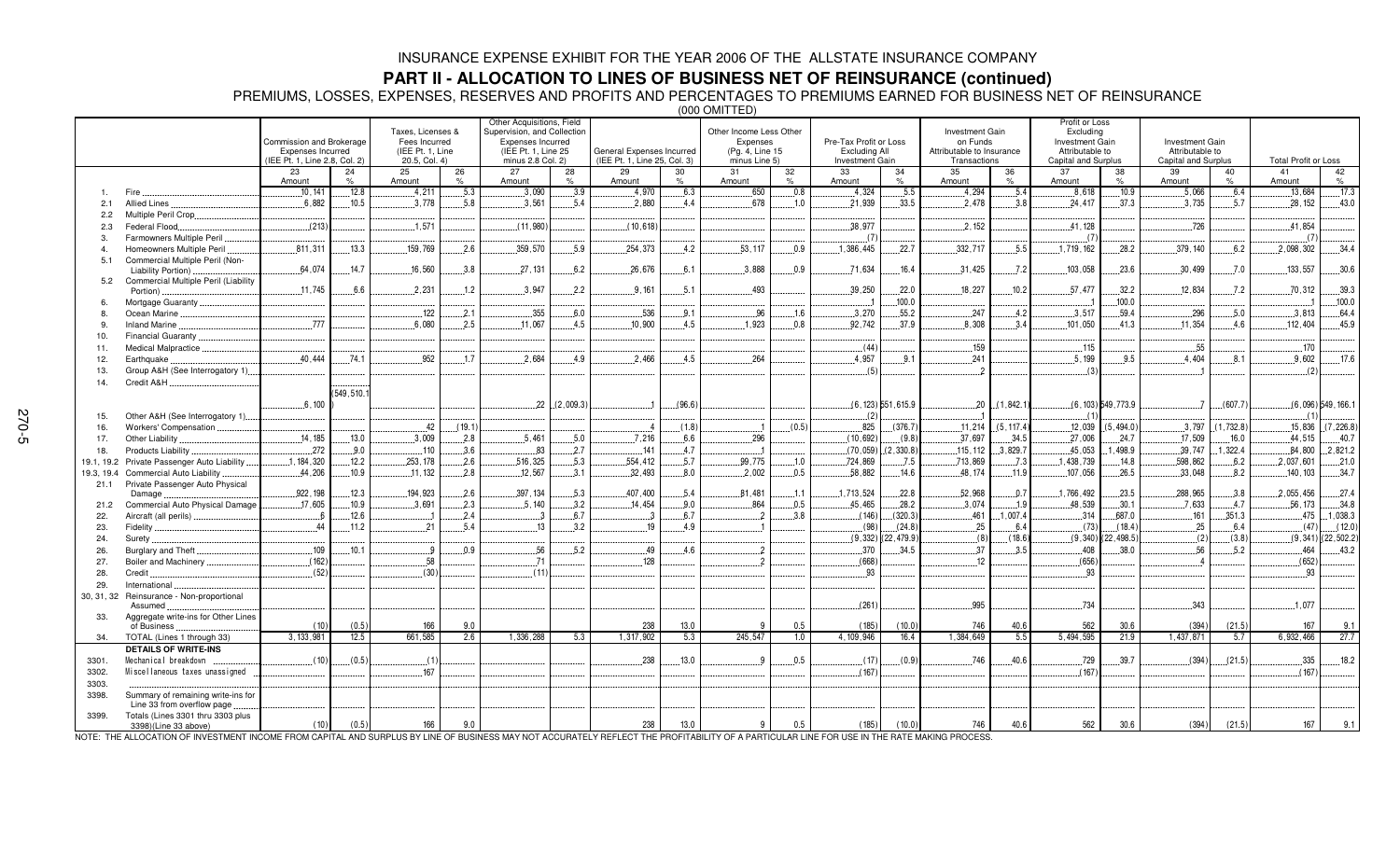## **PART III - ALLOCATION TO LINES OF DIRECT BUSINESS WRITTEN**

PREMIUMS, LOSSES, EXPENSES, RESERVES AND PROFITS, AND PERCENTAGES TO PREMIUMS EARNED FOR DIRECT BUSINESS WRITTEN

|            |                                                                  |                                                   |            |                                                    |                |                                         |               |                                                   |               | $(000 \tOMITIED)$                                           |          |                                          |         |                                                   |                      |                                                           |          |                                        |          |                                     |       |                  |      |
|------------|------------------------------------------------------------------|---------------------------------------------------|------------|----------------------------------------------------|----------------|-----------------------------------------|---------------|---------------------------------------------------|---------------|-------------------------------------------------------------|----------|------------------------------------------|---------|---------------------------------------------------|----------------------|-----------------------------------------------------------|----------|----------------------------------------|----------|-------------------------------------|-------|------------------|------|
|            |                                                                  | <b>Premiums Written</b><br>Pg. 8, Pt. 1B, Col. 1) |            | <b>Premiums Earned</b><br>Sch. T, Line 59, Col. 3) |                | <b>Dividends</b><br>to<br>Policyholders |               | <b>Incurred Loss</b><br>(Sch. T, Line 59, Col. 6) |               | Defense and Cost<br><b>Containment Expenses</b><br>Incurred |          | Adiusting and Other<br>Expenses Incurred |         | <b>Unpaid Losses</b><br>(Sch. T. Line 59, Col. 7) |                      | Defense and Cost<br><b>Containment Expenses</b><br>Unpaid |          | Adjusting and Other<br>Expenses Unpaid |          | <b>Unearned Premium</b><br>Reserves |       | Agents' Balances |      |
|            |                                                                  |                                                   | 2          | 3                                                  | $\overline{4}$ | -5                                      | 6             |                                                   | 8             | 9                                                           | 10       | 11                                       | 12      | 13                                                | 14                   | 15                                                        | 16       | 17                                     | 18       | 19                                  | 20    | 21               | 22   |
|            |                                                                  | Amount                                            | $\%$       | Amount                                             | $\%$           | Amount                                  | $\frac{9}{6}$ | Amount                                            | $\frac{1}{2}$ | Amount                                                      | $\%$     | Amount                                   | $\%$    | Amount                                            | $\%$                 | Amount                                                    | $\%$     | Amount                                 | $\%$     | Amount                              | $\%$  | Amount           | $\%$ |
|            |                                                                  | .34.642                                           | .XXX.      | .35,672                                            | .100.0         |                                         |               | .17,461                                           | 48.9          | .392                                                        | 1.1      | 3,247                                    | .9.1    | .8,047                                            | .22.6                | .182                                                      | .0.5     | .1.625                                 | .4.6     | .17.511                             | .49.1 | .206             | .0.6 |
| 2.1        | <b>Allied Lines</b>                                              | .20,592                                           | XXX.       | .21,496                                            | .100.0         |                                         |               | .11,531                                           | 53.6          | 279                                                         | 1.3      | 7.036                                    | 32.7    | 5.923                                             | 27.6                 | 520                                                       | .2.4     | 3.329                                  | 15.5     | .10,350                             | .48.1 | 123              | .0.6 |
| 2.2        | Multiple Peril Crop.                                             |                                                   | .XXX.      |                                                    | 100.0          |                                         |               |                                                   |               |                                                             |          |                                          |         |                                                   |                      |                                                           |          |                                        |          |                                     |       |                  |      |
| 2.3        | Federal Flood                                                    | 244.435                                           | .XXX.      | .225,494                                           | .100.0         |                                         |               | .31,050                                           | .13.8         | (254)                                                       |          | (17, 736)                                | (7.9)   | .32,747                                           | 14.5                 |                                                           |          | (985)                                  |          | .124,036                            | .55.0 | .1,456           | .0.6 |
| 3.         | Farmowners Multiple Peril                                        |                                                   | XXX.       |                                                    | .100.0         |                                         |               |                                                   |               |                                                             |          |                                          |         |                                                   |                      |                                                           |          |                                        |          |                                     |       |                  |      |
|            | Homeowners Multiple Peril                                        | .3,400,337                                        | XXX.       | .3,455,118                                         | .100.0         |                                         |               | 1, 189, 941                                       | 34.4          | 42.929                                                      | .1.2     | .347,757                                 | .10.1   | .996.323                                          | .28.8                | .103.653                                                  | .3.0     | .113,331                               | .3.3     | 1,749,115                           | .50.6 | .20,252          | .0.6 |
| 5.1        | Commercial Multiple Peril (Non-                                  |                                                   |            |                                                    |                |                                         |               |                                                   |               |                                                             |          |                                          |         |                                                   |                      |                                                           |          |                                        |          |                                     |       |                  |      |
|            | Liability Portion).                                              | .392,653                                          | XXX.       | .410, 156                                          | .100.0         |                                         |               | .132.633                                          | 32.3          | (3, 114)                                                    | (0.8)    | 57,786                                   | 14.1    | 152,314                                           | 37.1                 | .8.124                                                    | .2.0     | .31,285                                | 76       | 195,690                             | 47.7  | 2,339            | 0.6  |
| 5.2        | Commercial Multiple Peril (Liability                             |                                                   |            |                                                    |                |                                         |               |                                                   |               |                                                             |          |                                          |         |                                                   |                      |                                                           |          |                                        |          |                                     |       |                  |      |
|            | Portion)                                                         | .154, 717                                         | .XXX.      | .166, 757                                          | .100.0         |                                         |               | .77.107                                           | 46.2          | .21,224                                                     | 12.7     | .10.325                                  | 6.2     | 155,761                                           | 93.4                 | 43,394                                                    | .26.0    | .7.669                                 | 46       | .75,473                             | 45.3  | .921             | .0.6 |
|            | Mortgage Guaranty                                                |                                                   | XXX.       |                                                    | .100.0         |                                         |               |                                                   |               |                                                             |          |                                          |         |                                                   |                      |                                                           |          |                                        |          |                                     |       |                  |      |
|            | Ocean Marine.                                                    | 3,323                                             | .XXX.      | 3,653                                              | .100.0         |                                         |               | 683                                               | 18.7          | .62                                                         | .1.7     | .174                                     | 4.8     | .177                                              | 4.8                  | .8                                                        |          | .234                                   | 6.4      | .1.460                              | .40.0 | .20              | 0.5  |
|            | Inland Marine                                                    | .130,942                                          | XXX.       | 134,418                                            | .100.0         |                                         |               | 42.891                                            | 31.9          | 727                                                         | 0.5      | 23.191                                   | .17.3   | 12.500                                            | 9.3                  | 320                                                       |          | 5.230                                  | 3.9      | .62,652                             | 46.6  | 780              | .0.6 |
| 10.        | Financial Guaranty                                               |                                                   | XXX.       |                                                    | .100.0         |                                         |               |                                                   |               |                                                             |          |                                          |         |                                                   |                      |                                                           |          |                                        |          |                                     |       |                  |      |
| 11.        | Medical Malpractice                                              |                                                   | .XXX.      |                                                    | .100.0         |                                         |               |                                                   |               |                                                             |          |                                          |         | .300                                              |                      | 33                                                        |          | . 5                                    |          |                                     |       |                  |      |
| 12.        | Earthquake                                                       | .23.414                                           | XXX.       | .33.464                                            | .100.0         |                                         |               | 69                                                |               | (1,252)                                                     | (3.7)    | .4,368                                   | .13.1   | 4,392                                             | 13.1                 | .1,805                                                    | .5.4     | .5.482                                 | 16.4     | .8.898                              | .26.6 | 139              |      |
| 13.        | Group A&H (See Interrogatory 1)                                  |                                                   | XXX.       |                                                    | .100.0         |                                         |               |                                                   |               |                                                             |          |                                          |         |                                                   |                      |                                                           |          |                                        |          |                                     |       |                  |      |
| 14.        | Credit A&H                                                       |                                                   | XXX.       | (1)                                                | .100.0         |                                         |               | 60                                                | (5,378.1)     |                                                             |          |                                          |         | .399                                              | (35, 926.1)          |                                                           |          |                                        |          |                                     |       |                  |      |
| 15.        | Other A&H (See Interrogatory 1)                                  |                                                   | XXX.       |                                                    | .100.0         |                                         |               |                                                   |               |                                                             |          |                                          |         |                                                   |                      |                                                           |          |                                        |          |                                     |       |                  |      |
| 16.        | Workers' Compensation                                            | .62                                               | XXX.       | 62                                                 | .100.0         |                                         |               | .1,877                                            | .3,012.1      | 769                                                         | .1,234.8 | .282                                     | .452.5  |                                                   | $.80,402$ .129,032.3 | .1.434                                                    | .2,301.9 | .1,686                                 | .2,705.3 |                                     |       |                  |      |
| 17.        | Other Liability.                                                 | .77.811                                           | .XXX.      | .78,254                                            | .100.0         |                                         |               | 44.437                                            | .56.8         | 6,240                                                       | 8.0      | .19,833                                  | .25.3   | .256,130                                          | .327.3               | .52.331                                                   | 66.9     | .17.587                                | .22.5    | .37,958                             | .48.5 | .464             | .0.6 |
| 18.        | Products Liability.                                              | 2,007                                             | XXX.       | .2,321                                             | .100.0         |                                         |               | .37.405                                           | 1.611.8       | .345                                                        | .14.8    | 3,022                                    | .130.2  | .1,093,281                                        | .47,109.8            | .346,025                                                  | 14,910.3 | .25,472                                | 1,097.6  | .956                                | .41.2 | .12              | .0.5 |
| 19.1, 19.2 | Private Passenger Auto Liability                                 | .4,569,948                                        | .XXX.      | .4,704,805                                         | 100.0          |                                         |               | .2.323.916                                        | .49.4         | .165, 104                                                   | 3.5      | 566,935                                  | .12.1   | 4,795,710                                         | .101.9               | .826,542                                                  | .17.6    | .598,918                               | .12.7    | .1, 133, 070                        | .24.1 | .27.218          | .0.6 |
| 19.3, 19.4 | Commercial Auto Liability                                        | .230,563                                          | XXX.       | .220,669                                           | 100.0          |                                         |               | .105, 344                                         | 47.7          | .7.708                                                      | 3.5      | .19.799                                  | 9.0     | .228,863                                          | 103.7                | .25.566                                                   | .11.6    | .13,168                                | 6.0      | .111.638                            | 50.6  | .1,373           | .0.6 |
| 21.1       | Private Passenger Auto Physical                                  |                                                   |            |                                                    |                |                                         |               |                                                   |               |                                                             |          |                                          |         |                                                   |                      |                                                           |          |                                        |          |                                     |       |                  |      |
|            | Damage                                                           | .3.479.708                                        | XXX.       | .3,535,308                                         | .100.0         |                                         |               | 1,463,887                                         | 41.4          | .16, 159                                                    |          | .231,287                                 | 6.5     | .51,489                                           | .1.5                 | .5.391                                                    |          | .47.158                                | 13       | .833,613                            | .23.6 | .20,725          | 0.6  |
| 21.2       | Commercial Auto Physical Damage.                                 | .86,400                                           | .XXX.      | .83,968                                            | .100.0         |                                         |               | .31.832                                           | .37.9         | .502                                                        | .0.6     | .7.405                                   | 8.8     | .1.589                                            | .1.9                 | .163                                                      |          | .1.049                                 | 1.2      | .41,926                             | .49.9 | 515              | .0.6 |
| 22.        | Aircraft (all perils)                                            | .47                                               | .XXX.      | .49                                                | .100.0         |                                         |               | (95)                                              | (193.5)       |                                                             | 2.8      |                                          |         |                                                   | .2.2                 |                                                           |          |                                        |          | .23                                 | .46.9 |                  |      |
| 23.        | Fidelity.                                                        | .363                                              | .XXX.      | .395                                               | .100.0         |                                         |               | 198                                               | .50.0         | (1)                                                         |          | .78                                      | 19.7    | .144                                              | 36.5                 | $\overline{4}$                                            | .1.0     | .38                                    | .9.7     | 174                                 | .43.9 |                  | .0.6 |
| 24.        | Surety.                                                          | . 4                                               | XXX.       | .42                                                | 100.0          |                                         |               | (224)                                             | (538.6)       | (19)                                                        | (46.3)   | (77)                                     | (184.6) | .14                                               | .34.6                |                                                           | .9.5     | .16                                    | .37.8    |                                     | .4.5  |                  |      |
| 26.        | Burglary and Theft.                                              | 925                                               | .XXX.      | .1,010                                             | .100.0         |                                         |               | 404                                               | 40.0          |                                                             |          | .66                                      | 6.5     | .118                                              | 11.6                 |                                                           |          | 154                                    | 15.2     | 449                                 | .44.5 |                  | 0.5  |
| 27.        | Boiler and Machinery                                             | .1,842                                            | .XXX.      | .1,929                                             | .100.0         |                                         |               | (8)                                               |               |                                                             |          | 442                                      | 22.9    | 10                                                | 0.5                  |                                                           |          | 69                                     | 3.6      | 864                                 | 44.8  | 10               | 0.5  |
| 28.        | Credit                                                           |                                                   | .XXX.      |                                                    | .100.0         |                                         |               |                                                   |               |                                                             |          |                                          |         |                                                   |                      |                                                           |          |                                        |          |                                     |       |                  |      |
| 29.        | International                                                    |                                                   | XXX.       |                                                    | .100.0         |                                         |               |                                                   |               |                                                             |          |                                          |         |                                                   |                      |                                                           |          |                                        |          |                                     |       |                  |      |
| 33.        | Aggregate write-ins for Other Lines<br>of Business               | (80)                                              | <b>XXX</b> | 1.705                                              | 100.0          |                                         |               | 1.220                                             | 71.5          | 25                                                          | 1.4      | 322                                      | 18.9    | 39                                                | 2.3                  |                                                           |          | 625                                    | 36.7     | 1.186                               | 69.6  |                  |      |
| 34.        | TOTAL (Lines 1 through 33)                                       | 12,854,656                                        | <b>XXX</b> | 13, 116, 744                                       | 100.0          |                                         |               | 5,513,617                                         | 42.0          | 257,834                                                     | 2.0      | 1,285,542                                | 9.8     | 7,876,674                                         | 60.1                 | 1.415.500                                                 | 10.8     | 873.143                                | 6.7      | 4,407,043                           | 33.6  | 76,561           | 0.6  |
|            | <b>DETAILS OF WRITE-INS</b>                                      |                                                   |            |                                                    |                |                                         |               |                                                   |               |                                                             |          |                                          |         |                                                   |                      |                                                           |          |                                        |          |                                     |       |                  |      |
| 3301.      | Mechanical breakdown                                             | (80)                                              | XXX.       | 1,705                                              | .100.0         |                                         |               | .1,220                                            | .71.5         | .25                                                         | 1.4      | .322                                     | .18.9   | .39                                               | 2.3                  |                                                           |          | .625                                   | .36.7    | .1.186                              | .69.6 |                  |      |
| 3302.      |                                                                  |                                                   | XXX.       |                                                    | .100.0         |                                         |               |                                                   |               |                                                             |          |                                          |         |                                                   |                      |                                                           |          |                                        |          |                                     |       |                  |      |
| 3303.      |                                                                  |                                                   | XXX.       |                                                    | .100.0         |                                         |               |                                                   |               |                                                             |          |                                          |         |                                                   |                      |                                                           |          |                                        |          |                                     |       |                  |      |
| 3398.      | Summary of remaining write-ins for<br>Line 33 from overflow page |                                                   | XXX.       |                                                    | .100.0         |                                         |               |                                                   |               |                                                             |          |                                          |         |                                                   |                      |                                                           |          |                                        |          |                                     |       |                  |      |
| 3399.      | Totals (Lines 3301 thru 3303 plus<br>3398)(Line 33 above)        | (80)                                              | <b>XXX</b> | 1.705                                              | 100.0          |                                         |               | 1,220                                             | 71.5          | 25                                                          | 14       | 322                                      | 18.9    | 39                                                | 2.3                  |                                                           |          | 625                                    | 36.7     | 1,186                               | 69.6  |                  |      |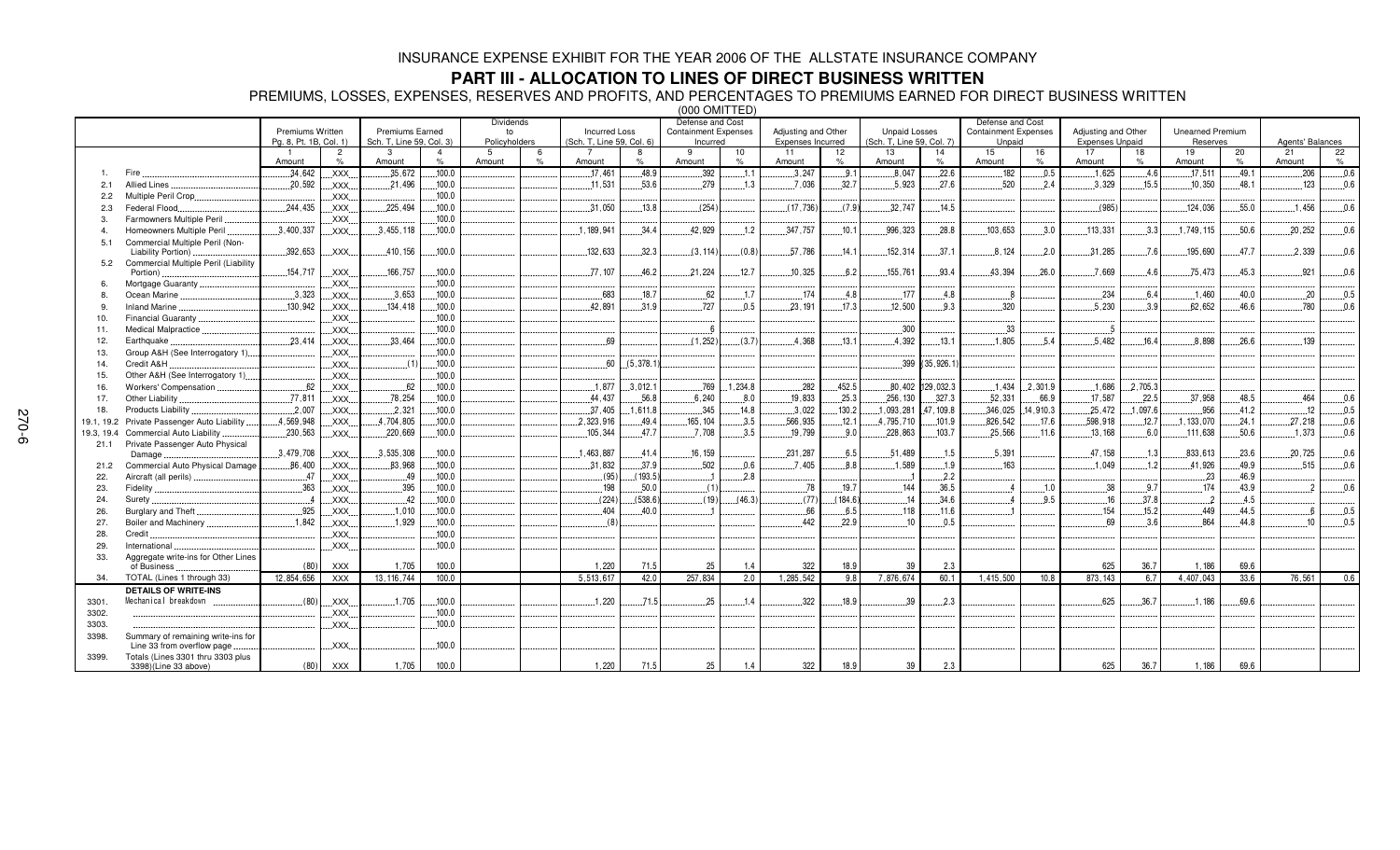### **PART III - ALLOCATION TO LINES OF DIRECT BUSINESS WRITTEN (continued)**

PREMIUMS, LOSSES, EXPENSES, RESERVES AND PROFITS, AND PERCENTAGES TO PREMIUMS EARNED FOR DIRECT BUSINESS WRITTEN

(000 OMITTED)

|                  |                                                               |                          |            |                   |            | Other Acquisitions, Field   |           |                           |            |                   |            |                                 |            |
|------------------|---------------------------------------------------------------|--------------------------|------------|-------------------|------------|-----------------------------|-----------|---------------------------|------------|-------------------|------------|---------------------------------|------------|
|                  |                                                               | Commission and Brokerage |            | Taxes, Licenses & |            | Supervision, and Collection |           |                           |            | Other Income Less |            | Pre-Tax Profit or Loss          |            |
|                  |                                                               | <b>Expenses Incurred</b> |            | Fees Incurred     |            | Expenses Incurred           |           | General Expenses Incurred |            | Other Expenses    |            | <b>Excluding All Investment</b> |            |
|                  |                                                               | 23<br>Amount             | 24<br>$\%$ | 25<br>Amount      | 26<br>$\%$ | 27<br>Amount                | 28<br>%   | 29<br>Amount              | 30<br>$\%$ | 31<br>Amount      | 32<br>$\%$ | 33<br>Amount                    | 34<br>$\%$ |
| $\overline{1}$ . | Fire                                                          | 4,318                    | .12.1      | .806              | .2.3       | .2,190                      | .6.1      | .2,269                    | 6.4        | .454              | .1.3       | 5,442                           | .15.3      |
| 2.1              | Allied Lines                                                  | 2.677                    | .12.5      | 469               | 2.2        | 1,302                       | 6.1       | 1.348                     | 6.3        | 222               | 1.0        | (2,923)                         | (13.6)     |
| 2.2              | Multiple Peril Crop                                           |                          |            |                   |            |                             |           |                           |            |                   |            |                                 |            |
| 2.3              | Federal Flood                                                 | (213)                    |            | .1,571            | 0.7        | (11, 980)                   | (5.3)     | (10, 618)                 | (4.7)      |                   |            | 233.675                         | .103.6     |
| $\mathcal{B}$    | Farmowners Multiple Peril                                     |                          |            |                   |            |                             |           |                           |            |                   |            |                                 |            |
| $\overline{4}$   | Homeowners Multiple Peril.                                    | .394,669                 | .11.4      | .88,795           | 2.6        | 197,651                     | .5.7      | .111,873                  | 3.2        | .31,617           | 0.9        | .1, 113, 119                    | .32.2      |
| 5.1              |                                                               | .55, 127                 | 13.4       | 15.283            | 3.7        | 23,406                      | .5.7      | .24,594                   | 6.0        | 3.303             | 0.8        | 107.746                         | 26.3       |
| 5.2              | Commercial Multiple Peril (Liability Portion)                 | 10.749                   | 6.4        | .2,067            | .1.2       | .3,608                      | 2.2       | .8,763                    | .5.3       | 376               |            | .33,289                         | .20.0      |
| -6               |                                                               |                          |            |                   |            |                             |           |                           |            |                   |            |                                 |            |
|                  |                                                               | .391                     | .10.7      | .63               | .1.7       | .214                        | .5.9      | .309                      | .8.5       | .51               | .1.4       | .1,808                          | 49.5       |
|                  |                                                               | 15.461                   | .11.5      | 3.601             | 2.7        | 7.716                       | 5.7       | 6.240                     | $-4.6$     | 1.328             | 1.0        | 35.919                          | 26.7       |
|                  |                                                               |                          |            |                   |            |                             |           |                           |            |                   |            |                                 |            |
| 10.              |                                                               |                          |            |                   |            |                             |           |                           |            |                   |            |                                 |            |
| 11.              |                                                               | 3.445                    | 10.3       | 693               |            | 1,742                       |           | 1.350                     |            | .179              |            | (6)<br>23.227                   | 69.4       |
| 12.              | Earthquake                                                    |                          |            |                   | 2.1        |                             | 5.2       |                           | 4.0        |                   | 0.5        |                                 |            |
| 13.              |                                                               |                          |            |                   |            |                             |           |                           |            |                   |            |                                 |            |
| 14.              | Credit A&H                                                    |                          |            |                   |            | 22                          | (2,009.8) |                           | (96.6)     |                   |            | (84)                            | .7,584.5   |
| 15.              |                                                               |                          |            |                   |            |                             |           |                           |            |                   |            |                                 |            |
| 16.              |                                                               |                          |            |                   |            |                             |           |                           |            |                   |            | (2,866)                         | (4,599.4)  |
| 17.              | Other Liability                                               | 9.152                    | .11.7      | .2,370            | 3.0        | .4,405                      | .5.6      | .5,119                    | .6.5       | 67                |            | (13, 234)                       | (16.9)     |
| 18.              |                                                               | .272                     | .11.7      | 109               | 4.7        | 83                          | 3.6       | .141                      | 6.1        |                   |            | (39,055)                        | (1,682.9)  |
| 19.1, 19.2       |                                                               | 541.739                  | .11.5      | 139,726           | 3.0        | .275,014                    | .5.8      | .248,489                  | .5.3       | .48.855           | .1.0       | 492,736                         | .10.5      |
| 19.3, 19.4       | Commercial Auto Liability.                                    | .26,073                  | 11.8       | .6,102            | 2.8        | .7,137                      | .3.2      | .16,512                   | .7.5       | 793               |            | .32,787                         | .14.9      |
| 21.1             | Private Passenger Auto Physical Damage                        | .414, 155                | .11.7      | .104, 160         | 2.9        | .214,761                    | .6.1      | 198,991                   | .5.6       | .40, 300          | .1.1       | 932, 208                        | .26.4      |
| 21.2             | Commercial Auto Physical Damage                               | 9.846                    | .11.7      | .2,237            | 2.7        | 2.871                       | 3.4       | .6,942                    | .8.3       | .363              |            | 22.697                          | .27.0      |
| 22.              |                                                               | 6                        | .11.7      |                   | 2.3        | .3                          | 6.2       | $\cdot$ 3                 | 6.2        |                   | .1.6       | .131                            | .265.9     |
| 23.              |                                                               | 44                       | .11.2      | .21               | 5.4        | .13                         | 3.3       | .19                       | 4.8        |                   |            | 23                              | .5.7       |
| 24.              |                                                               |                          |            |                   |            |                             |           |                           |            |                   |            | .362                            | .869.5     |
| 26.              |                                                               | 109                      | 10.8       | 20                | 1.9        | 56                          | 5.5       | .49                       | .4.9       | (1)               |            | 305                             | 30.3       |
| 27.              |                                                               | 235                      | .12.2      | 58                | 3.0        | 71                          | 3.7       | 128                       | 6.6        |                   |            | .1,005                          | .52.1      |
| 28.              | Credit                                                        |                          |            |                   |            | (11)                        |           |                           |            |                   |            | 11                              |            |
| 29.              | International                                                 |                          |            |                   |            |                             |           |                           |            |                   |            |                                 |            |
| 33.              | Aggregate write-ins for Other Lines of Business               | (8)                      | (0.5)      | (1)               |            |                             |           | 217                       | 12.7       | 8                 |            | (61)                            | (3.6)      |
| 34.              | TOTAL (Lines 1 through 33)                                    | 1.488.246                | 11.3       | 368, 150          | 2.8        | 730.272                     | 5.6       | 622.741                   | 4.7        | 127.917           | 1.0        | 2,978,259                       | 22.7       |
|                  | <b>DETAILS OF WRITE-INS</b>                                   |                          |            |                   |            |                             |           |                           |            |                   |            |                                 |            |
| 3301.            | Mechanical breakdown                                          | (8)                      | (0.5)      | (1)               |            |                             |           | .217                      | .12.7      | 8                 |            | (61)                            | (3.6)      |
| 3302.            |                                                               |                          |            |                   |            |                             |           |                           |            |                   |            |                                 |            |
| 3303.            |                                                               |                          |            |                   |            |                             |           |                           |            |                   |            |                                 |            |
| 3398.            | Summary of remaining write-ins for Line 33 from overflow page |                          |            |                   |            |                             |           |                           |            |                   |            |                                 |            |
| 3399.            | Totals (Lines 3301 thru 3303 plus 3398)(Line 33 above)        | (8)                      | (0.5)      | (1)               |            |                             |           | 217                       | 12.7       | 8                 |            | (61)                            | (3.6)      |
|                  |                                                               |                          |            |                   |            |                             |           |                           |            |                   |            |                                 |            |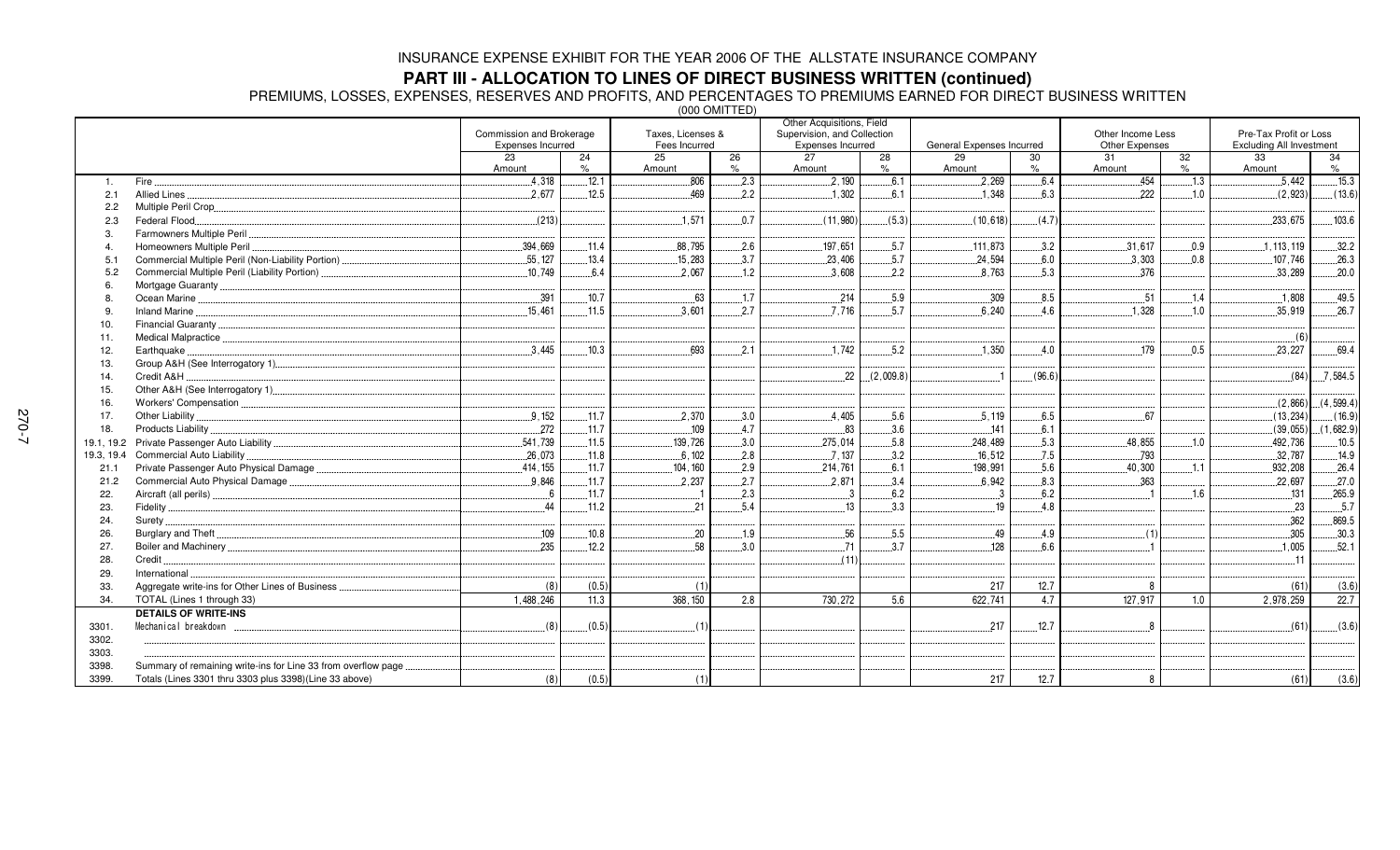## INSURANCE EXPENSE EXHIBIT FOR THE YEAR 2006 OF THE ALLSTATE INSURANCE COMPANY **OVERFLOW PAGE FOR WRITE-INS**

#### Additional Write-ins for Insurance Expense Exhibit Part 3 Line 33

| ---<br>ື |                 | <b>XXX</b> | $\sim$<br>               |  |  |  |  |  |  |
|----------|-----------------|------------|--------------------------|--|--|--|--|--|--|
| 3397     |                 |            |                          |  |  |  |  |  |  |
|          | 0.004<br>ow pag | XXX        | $\sim$ $\sim$ $\sim$<br> |  |  |  |  |  |  |

#### Additional Write-ins for Insurance Expense Exhibit Part 3 Line 33

| 220<br>ייטטט |                                                               |  |  |  |  |
|--------------|---------------------------------------------------------------|--|--|--|--|
| 3397.        | Summary of remaining write-ins for Line 33 from overflow page |  |  |  |  |